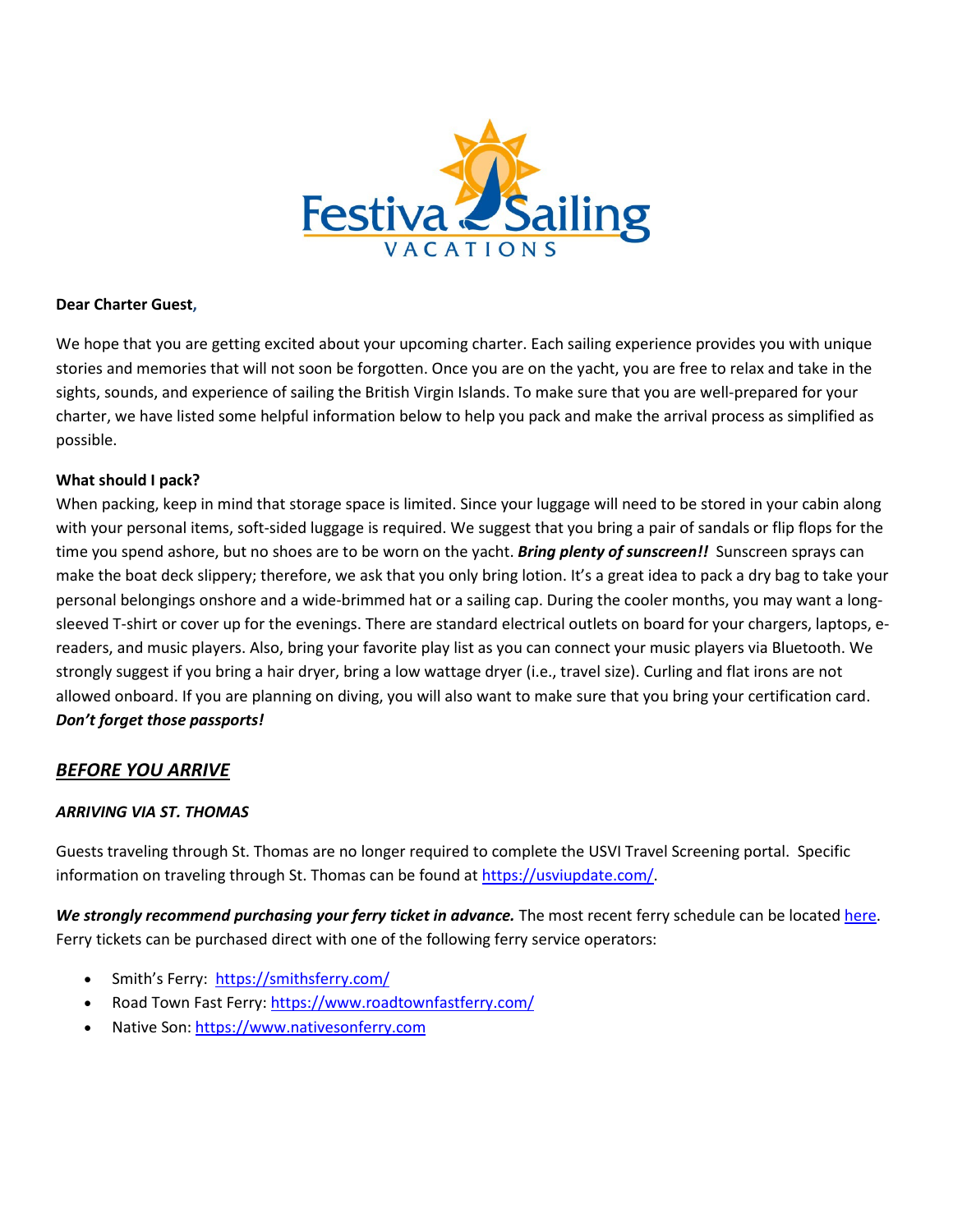Private Water Taxi Options:

- **[Island Time Water Taxi](http://islandtimewatertaxi.com/)**
- [Dolphin Water Taxi](https://www.dolphinshuttle.com/)

### *ARRIVING VIA BEEF ISLAND AIRPORT*

**If your pre-arrival test is taken within 48 hours (2 days) prior to arriving in BVI, you do not need to register with Puerto Rico or BVI. However, if your pre-arrival test is taken more than 48 hours prior to arrival in BVI, you will need to test again on arrival.** 

• [Terrance B. Letsome International Airport](https://www.bviaacloud.com/)

### **[CSA Travel Protection](https://www.festivasailingvacations.com/already-booked/travel-insurance.html)**

Festiva Sailing Vacations offers superior trip insurance through a partnership with CSA Travel Protection. CSA offers travel insurance, 24-hour emergency assistance services and concierge services as well as exceptional customer service. To get your free quote now, clic[k here.](https://www.festivasailingvacations.com/already-booked/travel-insurance.html)

# *UPON ARRIVAL*

- Fully vaccinated travelers who tested more than 48 hours prior to arrival will receive a rapid test upon entry for an additional fee of \$50 per person, paid via cash or card. Test results are provided before leaving the airport or ferry port.
- Pay the \$10 per person BVI Environmental Fee (cash only).

**Taxi Services in BVI:** We recommend Sebastian's Taxi Transport for your taxi needs. You can book and pay for your services online at <https://transportbvi.com/online-booking> and they can be reached at 1-284-496-7952. When looking for your taxi, the drivers usually can be identified by wearing bright orange shirts. It is a 10–15-minute taxi to **Hodge's Creek Marina.** It is important to note that you will not be able to board the yacht until 5pm on the day of arrival and that you will disembark at 9am on the day of departure.

#### **What if I arrive at the dock before 5 pm?**

Our office is located directly across from the docks on the second floor where you can check in, store your luggage, have access to WIFI or enjoy the lounge area. If you want to venture around Tortola, a staff member can arrange a taxi service. Shower/restroom facilities and changing rooms are also available on the first floor for our guests. Please note, the shower/restroom facilities are guarded by a code which a staff member will have to provide for you.

**If you encounter any delays in your arrival,** please contact our base at **1-284-544-6661** and **1-284-344-6833** and they can notify your crew. Also, please use this as an emergency contact while on vacation.